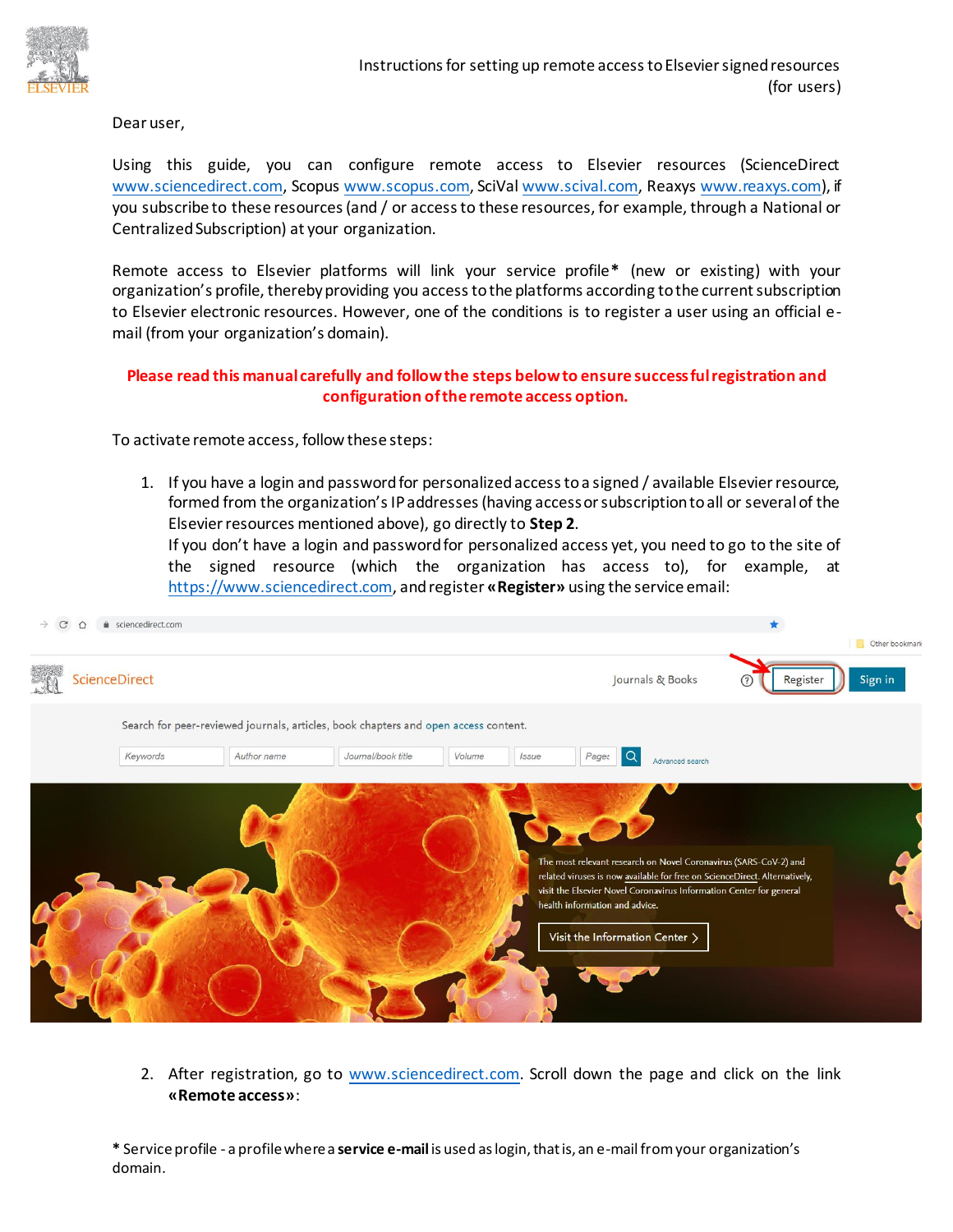

## Instructions for setting up remote access to Elsevier signed resources (for users)

| C               | e sciencedirect.com                                                                                                                                                                                                                                              |                                                                                                                                                                                |                                                                  |                                                                               |  |  |  |                          |
|-----------------|------------------------------------------------------------------------------------------------------------------------------------------------------------------------------------------------------------------------------------------------------------------|--------------------------------------------------------------------------------------------------------------------------------------------------------------------------------|------------------------------------------------------------------|-------------------------------------------------------------------------------|--|--|--|--------------------------|
|                 |                                                                                                                                                                                                                                                                  |                                                                                                                                                                                |                                                                  |                                                                               |  |  |  | » Cther bookmark         |
|                 |                                                                                                                                                                                                                                                                  | Over 900,000 articles on ScienceDirect are open access                                                                                                                         |                                                                  |                                                                               |  |  |  |                          |
|                 |                                                                                                                                                                                                                                                                  | Articles published open access are peer-reviewed and made freely available for everyone to read, download and reuse in line<br>with the user license displayed on the article. |                                                                  |                                                                               |  |  |  |                          |
|                 | View the open access journal directory                                                                                                                                                                                                                           |                                                                                                                                                                                |                                                                  |                                                                               |  |  |  |                          |
|                 | View all the publications with open access articles<br>Read more about Elsevier's open access publishing choices                                                                                                                                                 |                                                                                                                                                                                |                                                                  |                                                                               |  |  |  |                          |
|                 |                                                                                                                                                                                                                                                                  |                                                                                                                                                                                |                                                                  |                                                                               |  |  |  |                          |
|                 |                                                                                                                                                                                                                                                                  |                                                                                                                                                                                |                                                                  |                                                                               |  |  |  |                          |
|                 | <b>About ScienceDirect</b>                                                                                                                                                                                                                                       |                                                                                                                                                                                | Keep Up to Date                                                  | <b>Explore Elsevier</b>                                                       |  |  |  |                          |
|                 | Help<br>Online video tutorials<br>Privacy principles<br>Accessibility                                                                                                                                                                                            |                                                                                                                                                                                | Create and manage alerts<br>Receive personalized recommendations | <b>Elsevier Connect</b><br><b>Publish with Elsevier</b><br>Scopus<br>Mendeley |  |  |  |                          |
|                 |                                                                                                                                                                                                                                                                  |                                                                                                                                                                                |                                                                  |                                                                               |  |  |  |                          |
|                 | <b>About ScienceDirect</b><br>Shopping cart<br>Advertise<br>Contact and support<br>Terms and conditions<br>Privacy policy<br>Remote access                                                                                                                       |                                                                                                                                                                                |                                                                  |                                                                               |  |  |  | $Q$ RELX <sup>"</sup>    |
| <b>ELSEVIEF</b> | We use cookies to help provide and enhance our service and tailor content and ads. By continuing you agree to the use of cookies.<br>Copyright © 2020 Elsevier B.V. or its licensors or contributors. ScienceDirect ® is a registered trademark of Elsevier B.V. |                                                                                                                                                                                |                                                                  |                                                                               |  |  |  | Holp improve this nage [ |

## 3. After that, the system will prompt you to enter your office e-mail. Indicate the service address that you used during registration / for personalized access to the resource (see **Step 1** above). Next click **«Continue»**:

| C<br>● sciencedirect.com/customer/authenticate/manra<br>$\leftarrow$ $\rightarrow$<br>⇧                                                                                                                                                                                                                                                                                                                                           | ☆                |              |                   |
|-----------------------------------------------------------------------------------------------------------------------------------------------------------------------------------------------------------------------------------------------------------------------------------------------------------------------------------------------------------------------------------------------------------------------------------|------------------|--------------|-------------------|
|                                                                                                                                                                                                                                                                                                                                                                                                                                   |                  |              | » Cther bookmarks |
| ScienceDirect                                                                                                                                                                                                                                                                                                                                                                                                                     | Journals & Books | $^\circledR$ | Maxim Filatov 8   |
| Apply for remote access                                                                                                                                                                                                                                                                                                                                                                                                           |                  |              |                   |
| (*=required fields)                                                                                                                                                                                                                                                                                                                                                                                                               |                  |              |                   |
| E-mail Address name@institute.com<br>Continue                                                                                                                                                                                                                                                                                                                                                                                     |                  |              |                   |
| <b>ELSEVIER</b><br><b>About ScienceDirect</b><br>Shopping cart<br>Contact and support<br>Terms and conditions<br>Remote access<br>Advertise<br>Privacy policy<br>We use cookies to help provide and enhance our service and tailor content and ads. By continuing you agree to the use of cookies.<br>Copyright © 2020 Elsevier B.V. or its licensors or contributors. ScienceDirect ® is a registered trademark of Elsevier B.V. |                  |              |                   |

4. After entering the address, the system will send a link to the specified address to confirm the activation of remote access.

**\*** Service profile - a profile where a **service e-mail** is used as login, that is, an e-mail from your organization's domain.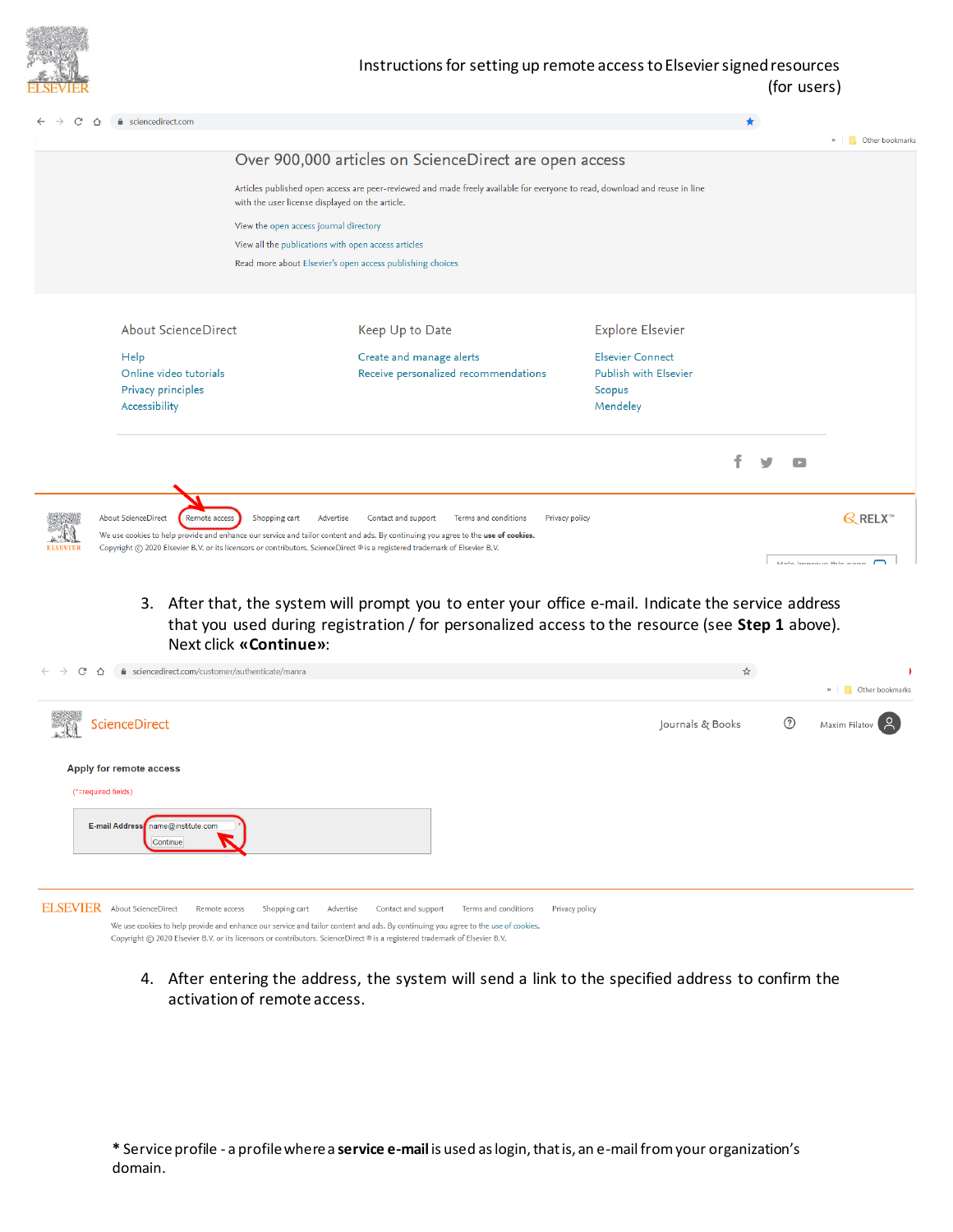

## Instructions for setting up remote access to Elsevier signed resources (for users)

| www.sciencedirect.com<br><b>Confirmation Email Sent</b><br>$\theta$                                                                                                                                                                                                                                                                                                                                                     | ₿<br><b>配 点</b><br>л                                     |  |  |  |
|-------------------------------------------------------------------------------------------------------------------------------------------------------------------------------------------------------------------------------------------------------------------------------------------------------------------------------------------------------------------------------------------------------------------------|----------------------------------------------------------|--|--|--|
| <b>ScienceDirect</b>                                                                                                                                                                                                                                                                                                                                                                                                    | $\odot$<br>Journals & Books<br>Create account<br>Sign in |  |  |  |
| Remote access activation<br>A confirmation email has been sent to it.<br>r@ri. .ru. Click on the link in the email to activate your remote access.                                                                                                                                                                                                                                                                      |                                                          |  |  |  |
| <b>ELSEVIER</b> About ScienceDirect<br>Contact and support<br>Terms and conditions<br>Privacy policy<br>Remote access<br>Shopping cart<br>Advertise<br>We use cookies to help provide and enhance our service and tailor content and ads. By continuing you agree to the use of cookies.<br>Copyright @ 2020 Elsevier B.V. or its licensors or contributors. ScienceDirect ® is a registered trademark of Elsevier B.V. | <b><i>RELX</i></b>                                       |  |  |  |
| 5.<br>Please check the mail at the specified address and activate the sent link:                                                                                                                                                                                                                                                                                                                                        |                                                          |  |  |  |
| ScienceDirect - Remote access request confirmation                                                                                                                                                                                                                                                                                                                                                                      |                                                          |  |  |  |
| ScienceDirect Message Center <sciencedirect@notification.elsevier.com><br/>⊅ Ответить всем   ∨<br/>Сегодня, 12:28</sciencedirect@notification.elsevier.com>                                                                                                                                                                                                                                                             |                                                          |  |  |  |
| Входящие                                                                                                                                                                                                                                                                                                                                                                                                                |                                                          |  |  |  |
| ScienceDirect - Remote access request confirmation                                                                                                                                                                                                                                                                                                                                                                      |                                                          |  |  |  |
| Dear Customer,<br>Thank you for choosing the remote access activation option. To confirm please click on the link below.<br>Activate your remote access                                                                                                                                                                                                                                                                 |                                                          |  |  |  |
| This confirmation link is only for a<br>1.ru, please do not forward this message.<br>by@                                                                                                                                                                                                                                                                                                                                |                                                          |  |  |  |
| Regards.<br>The ScienceDirect team.                                                                                                                                                                                                                                                                                                                                                                                     |                                                          |  |  |  |
| Data Protection Notice:<br>Copyright @ 2020.Elsevier B.V. All rights reserved. Elsevier Website Privacy Policy. ScienceDirect® is a registered trademark of Elsevier<br>Properties S.A.used under license. Elsevier B.V. Registered Office: Radarweg 29.1043 NX Amsterdam, The Netherlands, Reg. No. 33156677, BTW<br>No. NL005033019B01.                                                                               |                                                          |  |  |  |

6. After activation / clicking on the link, the system will transfer you to the password entry page. Enter the password created and used in combination with the login for personalized access (see **Step 1** above).

| <b>• Е</b> Войти в систему<br>$\times$ +<br>ScienceDirect.com   Science<br>Enter password                                                                                                                                                         |                                        | 点<br>$\mathbf{x}$<br>a.                     |
|---------------------------------------------------------------------------------------------------------------------------------------------------------------------------------------------------------------------------------------------------|----------------------------------------|---------------------------------------------|
| $\xi$<br>www.sciencedirect.com<br>C                                                                                                                                                                                                               | Enter password                         | 면 스.<br><b>A</b> <sup>35</sup><br>и         |
| <b>ScienceDirect</b>                                                                                                                                                                                                                              | Journals & Books                       | $\circledcirc$<br>Sign in<br>Create account |
| Enter your password to gain remote access<br>We have found your profile name as: k. - - r@ri .ru.<br>Please enter your password below to gain remote access.<br>$($ " = required field)<br>Password:                                              |                                        |                                             |
| Continue without Login<br>Continue                                                                                                                                                                                                                |                                        |                                             |
| <b>ELSEVIER</b><br>About ScienceDirect<br>Remote access<br>Shopping cart<br>Advertise<br>Contact and support<br>We use cookies to help provide and enhance our service and tailor content and ads. By continuing you agree to the use of cookies. | Terms and conditions<br>Privacy policy |                                             |
| Copyright © 2020 Elsevier B.V. or its licensors or contributors. ScienceDirect ® is a registered trademark of Elsevier B.V.                                                                                                                       |                                        | <b><i>RELX™</i></b>                         |

**\*** Service profile - a profile where a **service e-mail** is used as login, that is, an e-mail from your organization's domain.